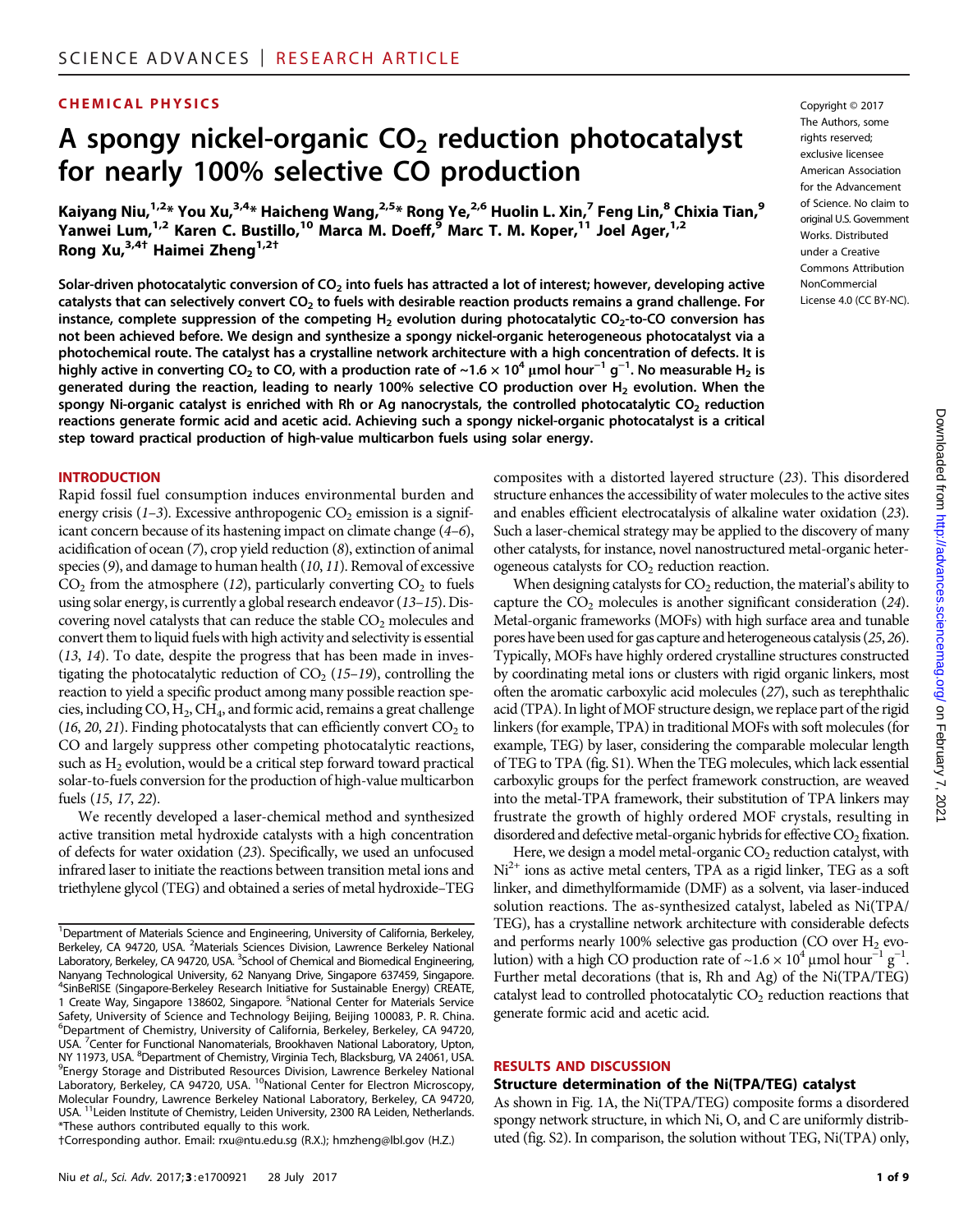

Fig. 1. Structure of the laser-chemical tailored spongy Ni(TPA/TEG) catalyst. (A) Scanning TEM (STEM) images and energy-dispersive x-ray spectroscopy (EDX) mapping of the spongy Ni(TPA/TEG) nanostructure. (B) STEM image of the Ni(TPA/TEG) particles. (C) Three-dimensional tomographic reconstruction of a fraction of spongy Ni(TPA/TEG) composite (movie S1). (D) TEM image of the spongy Ni(TPA/TEG) nanostructure. The inset high-resolution TEM image displays the defective (020) lattices [ $d_{020}$  = 1.02 nm] of an orthorhombic crystal. (E) Scanning electron nanodiffraction series taken from the Ni(TPA/TEG) particle by a scanning nanoprobe with an electron beam size of ~3 nm. The probe step size is 10 nm with an exposure time of 0.5 s at each step and a total beam current of ~5 pA. (F) Diffraction patterns showing the [100] and [111] orientations of the orthorhombic Ni(TPA/TEG) composite (movies S2 and S3). The dimensions of the diffraction patterns are 11.9 nm<sup>-1</sup> × 11.9 nm<sup>-1</sup>. .

forms large particles (Fig. 1B). A three-dimensional electron tomographic reconstruction of the spongy Ni(TPA/TEG) architecture reveals various mesopores in the structure (Fig. 1C and movie S1), which closely resembles the pore features identified from the  $N<sub>2</sub>$  physisorption measurements (fig. S3). Figure 1D shows a typical transmission electron microscopy (TEM) image of the spongy Ni(TPA/TEG) composite, where defective lattices with a d-spacing of 1.02 nm are captured. To further interpret the structure of Ni(TPA/TEG) composite, we acquire a scanning nanobeam diffraction data set using an electron beam with a size of  $\sim$ 3 nm, a total beam current of  $\sim$ 5 pA, and an exposure time of 0.5 s, where the electron beam damage to the metal-organic material has been evidently minimized (Fig. 1E). Single-crystalline diffraction patterns along the [100] and [111] orientations of the Ni(TPA/TEG) composite are captured from two different regions of the spongy network (Fig. 1F and movies S2 and S3), showing an orthorhombic structure similar to that of the Ni(TPA) particles (fig. S4). Changes of the diffraction patterns are observed from movies S2 and S3, indicating defects (that is, grain boundaries) in the spongy Ni(TPA/TEG) catalyst (fig. S5).

To verify that the soft TEG molecules have been incorporated into the Ni(TPA) framework (Fig. 2A), we compare the structure of lasersynthesized Ni(TPA) and Ni(TPA/TEG) composites in detail. The x-ray diffraction (XRD) pattern (Fig. 2B) shows that the Ni(TPA) composite has an orthorhombic structure where the Ni-TPA units construct the framework (fig. S4). The spongy Ni(TPA/TEG) has a crystal structure similar to that of Ni(TPA), but slight differences exist in the peak positions and widths of the x-ray lines, which may result from the exchange of linkers and solvent molecules in the structure (28). In the Fourier transform infrared (FTIR) spectra (Fig. 2C), we can see that both samples have clear bands of v( $COO^-$ ) (1375 and 1575 cm<sup>-1</sup>) and ring breathing (815 cm−<sup>1</sup> ) from the TPA linkers. Characteristic bands of  $\delta$ NCO (690 cm<sup>-1</sup>) and v(CO) (1685 cm<sup>-1</sup>) from DMF molecules are found in Ni(TPA), indicating that DMF molecules may reside in the MOF cavities and coordinate with  $Ni^{2+}$  through carbonyl groups (28). Meanwhile, distinct bands of v(OH) (1065 and 3374 cm<sup>-1</sup>) related to TEG are found exclusively in Ni(TPA/TEG), and no DMF bands are detected, indicating that TEG molecules exist in Ni(TPA/TEG); DMF molecules that originally occupied the Ni(TPA) framework cavities prefer to leave. The EDX spectrum (Fig. 2D) also shows that no nitrogen (from DMF) can be detected in Ni(TPA/TEG). Thermogravimetric analysis (TGA) curves in Fig. 2E, both displaying three stages of mass losses, indicate differences between the two samples. For Ni(TPA), the mass loss measurements of 6, 18, and 50% are from H2O, DMF, and TPA, respectively (28); for Ni(TPA/TEG), the mass losses of 16, 26, and 26% are from  $H_2O$ , TEG, and TPA, respectively. The large differences in the mass loss of TPA in the two samples (50% versus 26%) indicate that soft TEG molecules have replaced part of the rigid TPA linkers, causing the formation of a spongy Ni(TPA/TEG)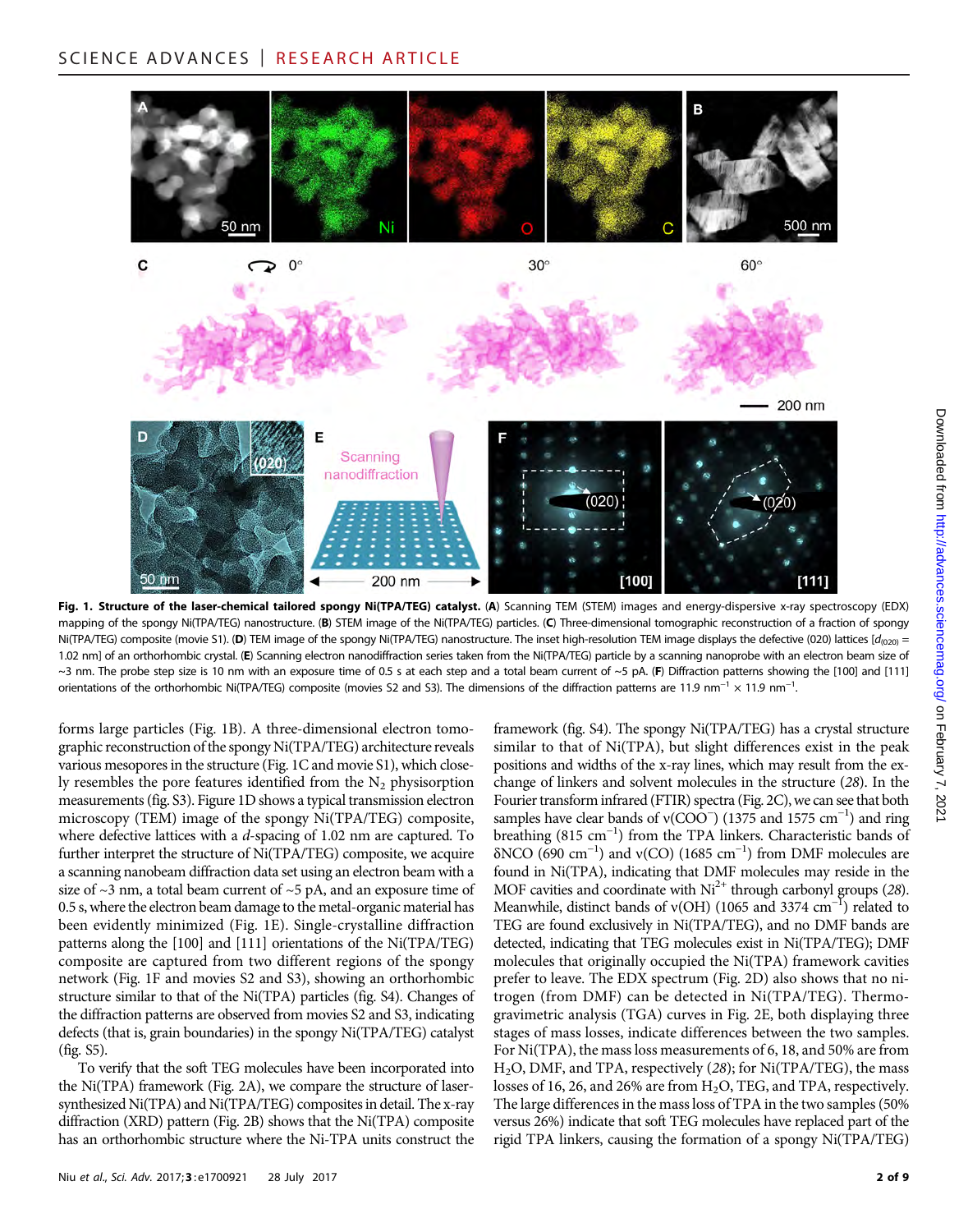# SCIENCE ADVANCES | RESEARCH ARTICLE



Fig. 2. Comparison of laser-chemical tailored Ni(TPA/TEG) and Ni(TPA) composites. (A) Proposed design strategy of the disordered spongy Ni(TPA/TEG) composite by introducing soft Ni-TEG building units into a Ni(TPA) framework through laser-chemical reaction. XRD patterns (B), FTIR spectra (C), EDX spectra (D), TGA curves (E), and XPS spectra (F) of the laser-chemical tailored Ni(TPA/TEG) and Ni(TPA) composites. a.u., arbitrary units.

network. Because of the varying chemical environment of  $Ni<sup>2+</sup>$ , the Ni2p peaks in the x-ray photoelectron spectroscopy (XPS) spectra (Fig. 2F) shifted to the right in Ni(TPA/TEG) compared to Ni(TPA).

We also find that it is more effective to use lasers to cross-link the soft TEG and rigid TPA molecules together with the  $Ni<sup>2+</sup>$  centers than to use a traditional heating process (see the Supplementary Materials). Laser irradiation appears to produce Ni-TEG building units that are indispensable for the spongy Ni(TPA/TEG) network construction (Fig. 2A). Because of the soft character of TEG molecules, various inhomogeneous configurations of Ni-TEG units can be generated. Mismatches between the soft Ni-TEG units and the rigid Ni-TPA units may introduce considerable defects, leading to the formation of disordered spongy Ni(TPA/TEG).

#### Evaluation of the photocatalytic activity for CO production

We apply the as-synthesized Ni-organic composites for visible light–driven photocatalytic  $CO<sub>2</sub>$  reduction in a solvent mixture of acetonitrile/water [considering the high solubility of  $CO<sub>2</sub>$  in acetonitrile (29)] under mild reaction conditions (20°C and 400 torr of  $CO<sub>2</sub>$ ), with triethanolamine (TEOA) as a sacrificial reducing agent and  $Ru(bpy)_3Cl_2·H_2O$  as a photosensitizer (18, 30). Five samples (figs.  $S6$  to  $S8$ ), that is, Ni(TPA) (L), Ni(TPA) (H), Ni(TPA/TEG) (L), Ni(TPA/TEG) (H), and Ni(TEG) (L), synthesized by both laser irra-

diation (L) and traditional heating (H), are examined. Figure 3A shows the CO evolutions from these five Ni-organic catalysts in a 6-hour photocatalytic reaction. The spongy Ni(TPA/TEG) (L) composite shows the highest activity, and the amount of CO is 95.2 µmol after a 2-hour reaction, giving a CO production rate of 15,866 µmol hour<sup>-1</sup> g<sup>-1</sup>, which is several times higher than that from other samples. The total amount of CO produced on the spongy Ni(TPA/TEG) catalyst in 6 hours reaches  $136.9 \mu$ mol (Fig. 3A), giving a turnover number of 11.5 for the 6-hour reaction (table S1). The CO production rate is also superior compared with many other reported heterogeneous CO evolution photocatalysts to the best our knowledge (17), such as the  $Co<sub>3</sub>O<sub>4</sub>$  platelets with  $[Ru(bpy)<sub>3</sub>$ ]Cl<sub>2</sub> as a photosensitizer (3523 µmol hour<sup>-1</sup>  $g^{-1}$ ) (18), the sensitized TiO<sub>2</sub> particles with enzyme as a cocatalyst (300 µmol hour<sup>-1</sup> g<sup>-1</sup>) (31), and the sensitized BaLa<sub>4</sub>Ti<sub>4</sub>O<sub>15</sub> particles with Ag as a cocatalyst (22 µmol hour<sup>-1</sup> g<sup>-1</sup>) (16). Note that the soluble homogeneous metal complex catalysts, which have also been investigated for controlled  $CO<sub>2</sub>$  reduction (32–34), are not categorized here for comparison.

By testing the 2-hour yield of CO on different amounts of the Ni(TPA/TEG) catalyst, we obtain a roughly linear relationship between the amount of evolved CO and the amount of the catalyst (Fig. 3B). However, kinetically, we found that the CO production rate actually decreases with the increase in the amount of the catalyst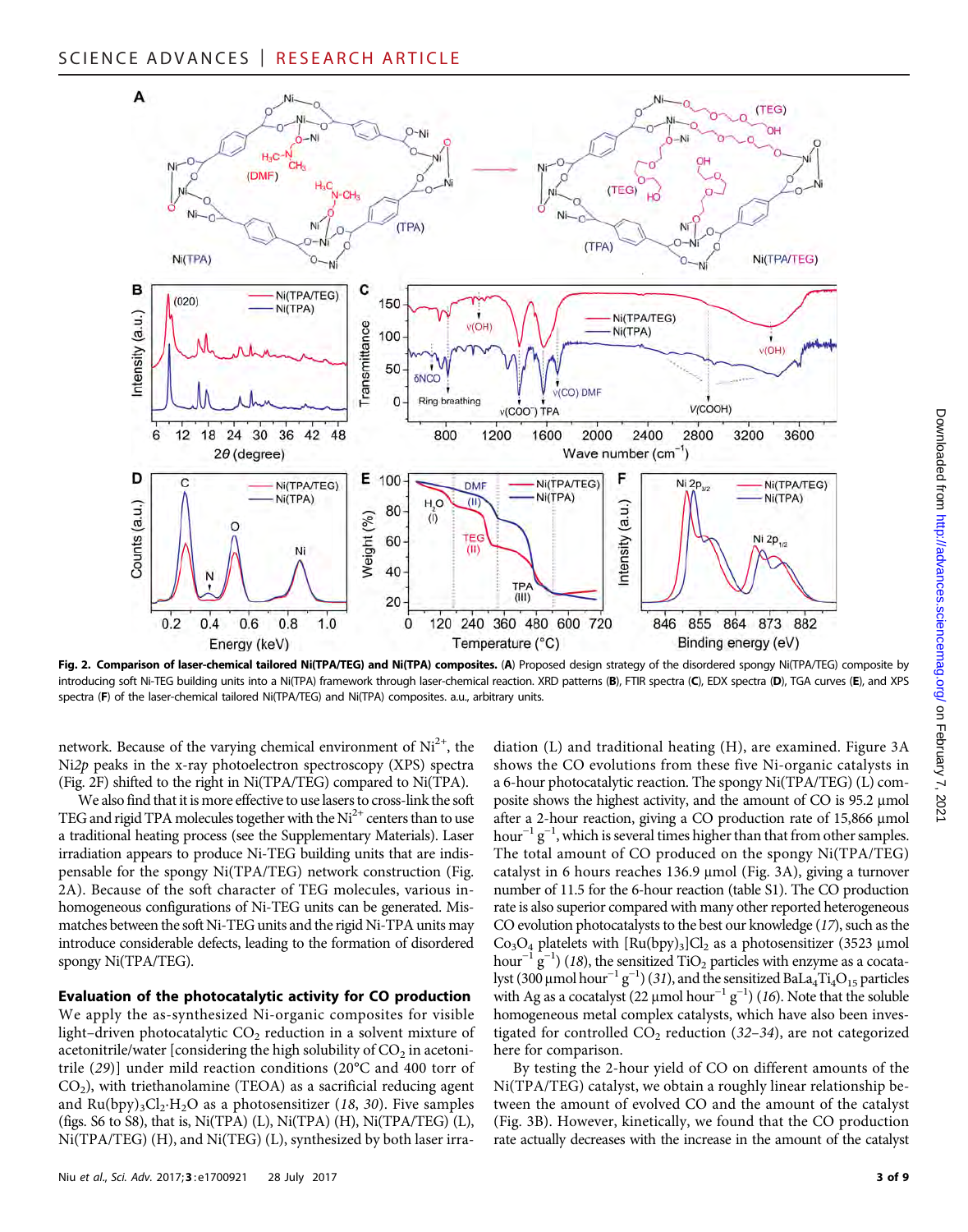

Fig. 3. Conversion of CO<sub>2</sub> to CO by photocatalysis. (A) CO evolution on five Ni-based catalysts with different combinations of TPA, TEG, and DMF. The composites synthesized by laser-chemical approach are labeled with "L"; the ones synthesized by traditional heating method are marked with "H." (B) CO production on different amounts of the Ni(TPA/TEG) catalyst. (C) Average yield of CO in the first 2 hours for five recycling tests. (D) MS of  $^{12}$ CO (blue lines) and  $^{13}$ CO (red lines) produced on the spongy Ni(TPA/TEG) catalyst by using <sup>12</sup>CO<sub>2</sub> and <sup>13</sup>CO<sub>2</sub> as gas sources, respectively. m/z, mass/charge ratio. (E) Comparison of CO evolution on five laser-synthesized M(TPA/TEG) ( $M = Ni$ , Co, Cu) catalysts. (F) Comparison of H<sub>2</sub> evolution on the five M(TPA/TEG) catalysts.

(fig. S9), where 1.0 mg of the Ni(TPA/TEG) catalyst gives a CO production rate of ~26,620 μmol hour<sup>-1</sup> g<sup>-1</sup> in the same solution, indicating that more electrons generated from the photosensitizer molecules could have been transferred to the catalytic active sites. We have also tested the reusability of the spongy Ni(TPA/TEG) catalyst upon each 2-hour photocatalysis, where the catalyst has kept its activity and selectivity after recycling (Fig. 3C). It also exhibits excellent structural stability, and no obvious structural change is found after 24 hours of photocatalysis (fig. S10). To confirm the origin of the as-produced CO, we use isotopic  ${}^{13}CO_2$  as feedstock gas for the photocatalytic reduction and examine the products by gas chromatography–mass spectrometry (GC-MS). A major signal at a mass/charge ratio of 29 on the mass spectrum corresponding to  ${}^{13}CO$  (Fig. 3D, red lines) appears, which confirms that the as-detected CO originates from the  $CO<sub>2</sub>$  gas source (fig. S11).

Transition metal ions with switchable electronic states have long been considered promising active sites for diverse photocatalytic or electrocatalytic reactions, such as water splitting (35–37), CO oxidation (38), and  $CO<sub>2</sub>$  reduction (39). Consequently, we use the laser-chemical method to synthesize four additional samples and compare different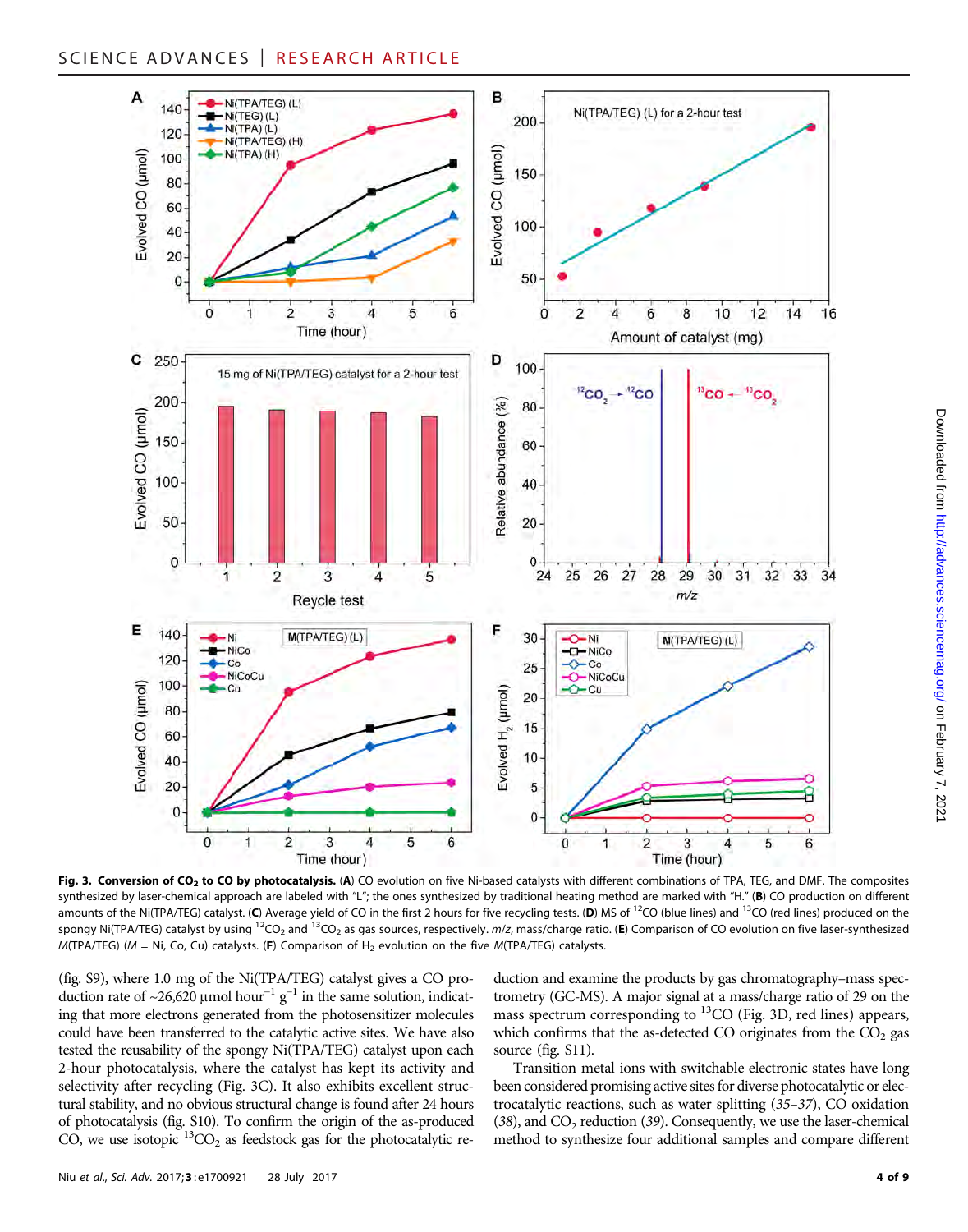metal ions, that is,  $Ni^{2+}$ ,  $Co^{2+}$ , and  $Cu^{2+}$  (fig. S12), as active sites for the photocatalytic  $CO<sub>2</sub>$  reduction. Results show that the spongy Ni(TPA/ TEG) catalyst is still the most active catalyst for CO evolution, and the activity worsens with the incorporation of Co and Cu ions (Fig. 3E). The amount of CO generated on the Ni(TPA/TEG) catalyst is almost two times that of the CO generated from Co(TPA/TEG) in a 6-hour photocatalytic reaction. The Cu(TPA/TEG) catalyst barely generates any CO, which is distinctly different from the metal Cu catalyst that has superior activity for CO evolution from the electrocatalytic reduction of  $CO<sub>2</sub>$  (40).

# Evaluation of the CO production selectivity

We find that CO  $(CO_2 + H_2O + 2e^- \rightarrow CO + 2OH^-)$  is the only detectable gas product from the photocatalytic  $CO<sub>2</sub>$  reduction on the TPAcontaining Ni-organic catalysts. H<sub>2</sub> evolution  $(2H_2O + 2e^- \rightarrow H_2 + 2OH^-)$ , usually acting as a major competing reaction in the  $CO<sub>2</sub>$  reduction system for many transition metal–based catalysts (18, 20), has been completely suppressed (table S1). Thus, a near 100% selectivity of CO production (over H2 evolution) is achieved. Note that no other potential competing gas products, such as  $CH_4$  and  $C_2H_4$  (17), have been detected in our experiments either.

For comparison, we have detected considerable amounts of  $H_2$  from other laser-synthesized  $M(TPA/TEG)$  ( $M = Ni$ , Co, Cu) catalysts (Fig. 3, E and F, and fig. S13), and CO selectivity values of 96, 70, 78.2, and 4.8% were measured for NiCo(TPA/TEG), Co(TPA/TEG), NiCoCu(TPA/ TEG), and Cu(TPA/TEG), respectively. We have also detected a fair amount of  $H_2$  (25.7 µmol) from the hydroxylated TPA-free Ni(TEG) catalyst in addition to the CO evolution (96.5  $\mu$ mol) after a 6-hour reaction (fig. S14), which is analogous to the Ni-based hydroxides for practical  $H_2$  evolution from the electrocatalysis of water (36).

# Tuning the selectivity for liquid fuels production from  $CO<sub>2</sub>$

Furthermore, considering the potential of noble metal electrodes for  $CO_2$  reduction (41, 42), we decorate the spongy Ni(TPA/TEG) with noble metal nanocrystals, that is, Rh and Ag, in pursuit of tuning the selectivity of liquid fuels production from the photocatalytic  $CO<sub>2</sub>$  reduction (15, 21). Figure 4 (A to C) shows the Ag-decorated Ni(TPA/TEG) catalyst, where Ag nanocrystals with an average diameter of ~6 nm are well dispersed on the Ni(TPA/TEG). We examine the liquid products after a 6-hour reaction on three catalysts, that is, undecorated Ni(NPA/TEG), Rh-decorated Ni(TPA/TEG), and Ag-decorated Ni(NPA/TEG) (Fig. 4D). For the Ni(NPA/TEG) catalyst without any decoration, we measure formic acid (HCOOH) with a concentration of 29.2  $\mu$ M and acetic acid (CH<sub>3</sub>COOH) with a concentration of  $72.5 \mu M$  in addition to CO. With the decoration of Rh and Ag nanocrystals, the amounts of CO decrease drastically, whereas the amounts of liquid products significantly increase. Formic acid (HCOOH) with a concentration of  $313.5 \mu$ M is mainly obtained on the Rh-decorated Ni(NPA/TEG) catalyst, and CH<sub>3</sub>COOH with a concentration of 195.6  $\mu$ M is the major product for the Ag-decorated  $Ni(NPA/TEG)$  catalyst, where the origin of  $CH<sub>3</sub>COOH$  has been confirmed from the flowing  $CO<sub>2</sub>$  source by MS (fig. S15). Note that  $CO$ ,



Fig. 4. Generation of liquid products on metal-decorated Ni(TPA/TEG) composites. Low-magnification (A) and high-resolution (B) TEM images of the Ni(TPA/TEG) composite decorated with Ag nanocrytals. (C) EDX mapping of the as-prepared Ni(TPA/TEG)-Ag composite. (D) Comparison of the amount of the products (CO, HOOH, and CH<sub>3</sub>COOH) generated from photocatalytic CO<sub>2</sub> reduction on Ni(TPA/TEG), Ni(TPA/TEG)-Rh, and Ni(TPA/TEG)-Ag catalysts.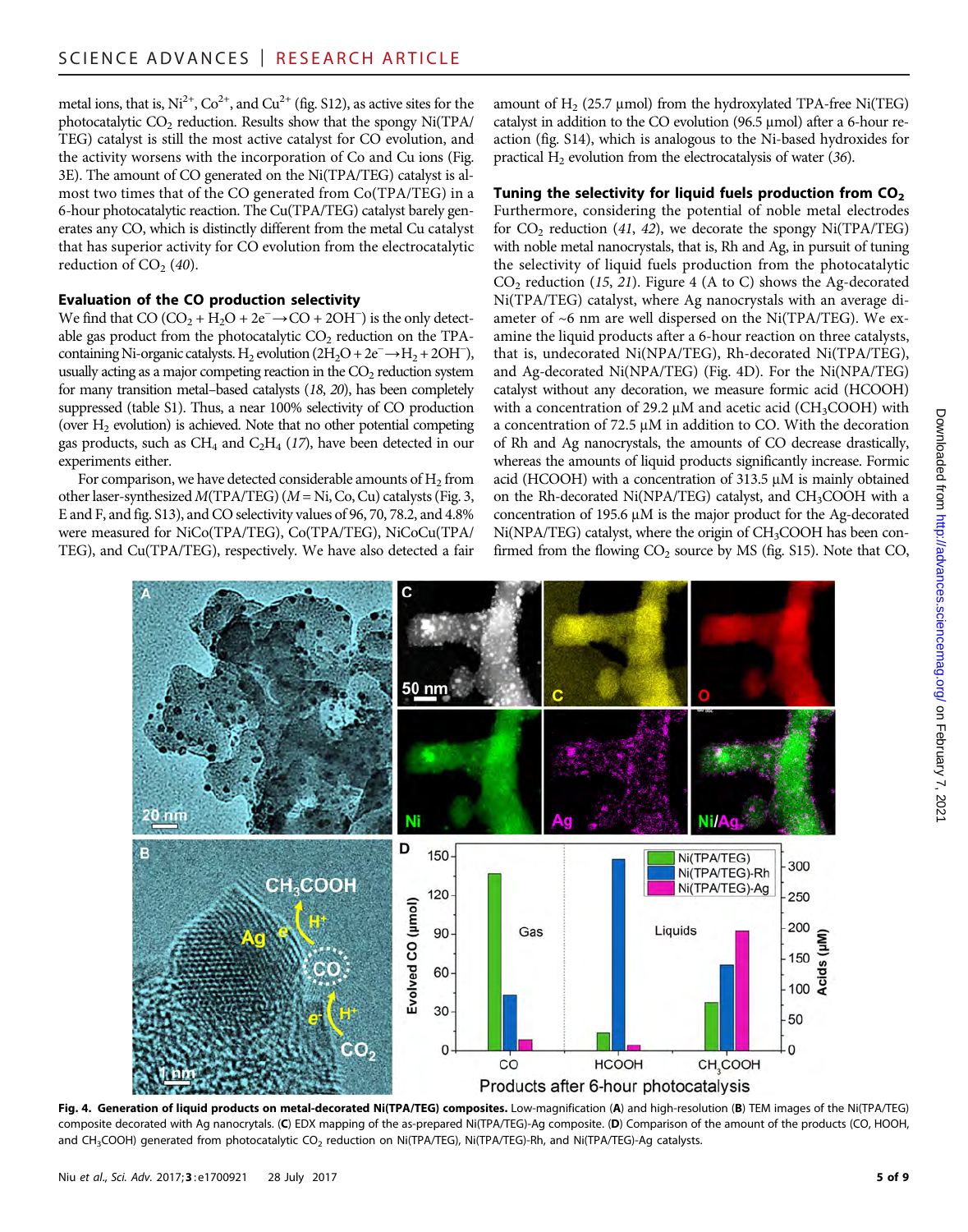formic acid, and acetic acid reflect the overall product distribution of the photocatalytic  $CO<sub>2</sub>$  reduction reaction; no other liquid products, such as methanol, ethanol, or propanol, are detected in this experiment.

# Enhanced production of liquid fuels from photocatalytic reduction of CO

By assuming that the evolved CO may be further consumed for the production of acids, we also conduct control experiments using CO, instead of CO2, as the gas feedstock for the photocatalytic reduction reaction. As a result, largely enhanced yields of acids are obtained. For instance, the amount of HCOOH evolved from the CO reduction is 24 times higher than that from the  $CO_2$  reduction on the Ni(NPA/TEG) catalyst (Fig. 5A), and the amount of CH3COOH produced from the CO reduction reaction for the Ag/Rh-decorated Ni(NPA/TEG) catalyst exhibits a sixfold increase over the results from the  $CO<sub>2</sub>$  reduction reaction (Fig. 5B and fig. S16). Besides the increase in acid production, another important C2 product, that is, ethanol [with a concentration of  $270.6 \mu M$  for Ni(NPA/TEG)-Rh and  $262.2 \mu M$  for Ni(NPA/TEG)-Ag], has also emerged from the 6-hour photocatalytic CO reduction reaction.

# Possible mechanisms for the photocatalytic reduction reactions of  $CO<sub>2</sub>$  or  $CO<sub>2</sub>$

On the basis of the abovementioned results, we propose the following mechanism for the photocatalytic  $CO<sub>2</sub>$  reduction reactions on the



Fig. 5. Comparison of the liquid products generated from photocatalytic  $CO<sub>2</sub>$  reduction reactions (CO<sub>2</sub>RR) and CO reduction reactions (CORR) on two catalysts. (A) Ni(TPA/TEG). (B) Ni(TPA/TEG)-Ag.

spongy Ni(TPA/TEG) catalyst (Fig. 6). Upon visible light irradiation, the photosensitizer  $[Ru(bpy)_3]^{2+}$  is excited and then reductively quenched by the TEOA sacrificial electron donor (18, 30, 43), which gives rise to the reduced species of  $[Ru(bpy)_3]^2$ <sup>+</sup> (Fig. 6A). Subsequently, the reduced species of  $[Ru(bpy)_3]^{2+}$  could transfer an electron to the spongy Ni(TPA/TEG) catalyst, which then participates in reducing the  $CO<sub>2</sub>$  molecules fixed on the catalyst (Fig. 6B). In the 2-hour yield tests of CO production in the solution with different amounts of Ni(TPA/TEG), we have found that the CO production rate decreases with the increase in the amount of catalyst (fig. S9), indicating that the electron transfer from  $\left[\mathrm{Ru(bpy)}_3\right]^{2+}$  to the catalyst could be a ratedetermining step for the  $CO<sub>2</sub>$  reduction reaction, where a diffusionlimited event may have occurred in this heterogeneous catalytic system (44).

For the selective generation of CO from  $CO<sub>2</sub>$ , we propose the formation of a basic intermediate (45) [that is,  $CO_2$  radical anion  $(CO_2^-)$ ] in the initial reaction step (CO<sub>2</sub> + e<sup>−→</sup>CO<sub>2</sub><sup>−</sup>), which acts as a Brønsted base and reacts easily with H<sub>2</sub>O to form CO (CO<sub>2</sub><sup>--</sup> + H<sub>2</sub>O + e<sup>-</sup> → CO + 2OH<sup>−</sup> ). On the other hand, in our proton-deficient photocatalytic reaction medium (pH 8), water (the proton donor) could provide another nonbasic intermediate, H<sup>°</sup> (H<sub>2</sub>O + e<sup> $-$ </sup> → H<sup>°</sup> + OH<sup>−</sup>), before the H<sub>2</sub> evolution (H<sub>2</sub>O +  $H + e^- \rightarrow H_2 + OH^-$ ) (46). For the spongy Ni(TPA/TEG) catalyst, it is likely that the Ni-TPA coordination units are unfavorable for the binding of H on the active sites, limiting the proton transfer and the formation of  $H<sub>2</sub>$ . In addition, the flexible Ni-TEG units, with superior structural resistance to the aqueous environment (23), enable the disordered spongy network construction, where the open and defective structure provides more accessible  $Ni<sup>2+</sup>$  active sites to capture and stabilize the CO2 ·<sup>−</sup> intermediates, leading to the efficient production of CO.

Subsequently, the evolved CO can be further reduced to liquid fuels through proton-coupled multielectron reaction processes (Fig. 6C and fig. S17). Figure 6D shows the proposed conversion pathways leading to the formation of HCOOH, CH<sub>3</sub>COOH, and  $CH_3CH_2OH$ via proton-coupled one-, four-, and eight-electron steps, respectively, in the electrolyte with a pH value of ~8. For the formation of HCOOH, we propose the following reactions

$$
H_2O + e^- \rightarrow H^- + OH^-
$$
 (1)

$$
^{\ast}CO~+~H\rightarrow {}^{\ast}CHO \qquad \qquad (2)
$$

$$
*CHO + OH^- \rightarrow HCOOH + e^-
$$
 (3)

where \*CO is quickly protonated to \*CHO and then hydroxylated to HCOOH. In the pathway of  $CH<sub>3</sub>COOH$  formation,  $^*CO$  is continuously hydrated to \*CHO→\*CHOH→\*CH<sub>2</sub>OH→\*CH<sub>3</sub>OH, which bonds with the adsorbed  $^*CO$  to form  $CH_3COOH$ . As to the formation of CH<sub>3</sub>CH<sub>2</sub>OH, the dehydroxylation of the as-formed \*CHO could be a critical rate-limiting step to produce \* C that can be further protonated to \*CH→\*CH<sub>2</sub>→\*CH<sub>3</sub> (47), and the C–C coupling between  $^*CH_3$  and multiprotonated  $^*CO$  (that is,  $CH_2OH$ ) could lead to the formation of  $CH_3CH_2OH$  (48).

To further tune the proposed reactions, we performed the CO reduction reaction on the Ni(TPA/TEG)-Ag in the electrolyte with a pH value of ~13 (fig. S18). We found that CH<sub>3</sub>OH (184.09  $\mu$ M), CH<sub>3</sub>CH<sub>2</sub>OH (149.39  $\mu$ M), HCOOH (438.98  $\mu$ M), and CH<sub>3</sub>COOH (276.99  $\mu$ M) are produced at pH 13 in 6 hours, which is distinct from the liquid products generated at pH 8, that is,  $CH<sub>3</sub>OH$  (0  $\mu$ M),  $CH<sub>3</sub>CH<sub>2</sub>OH$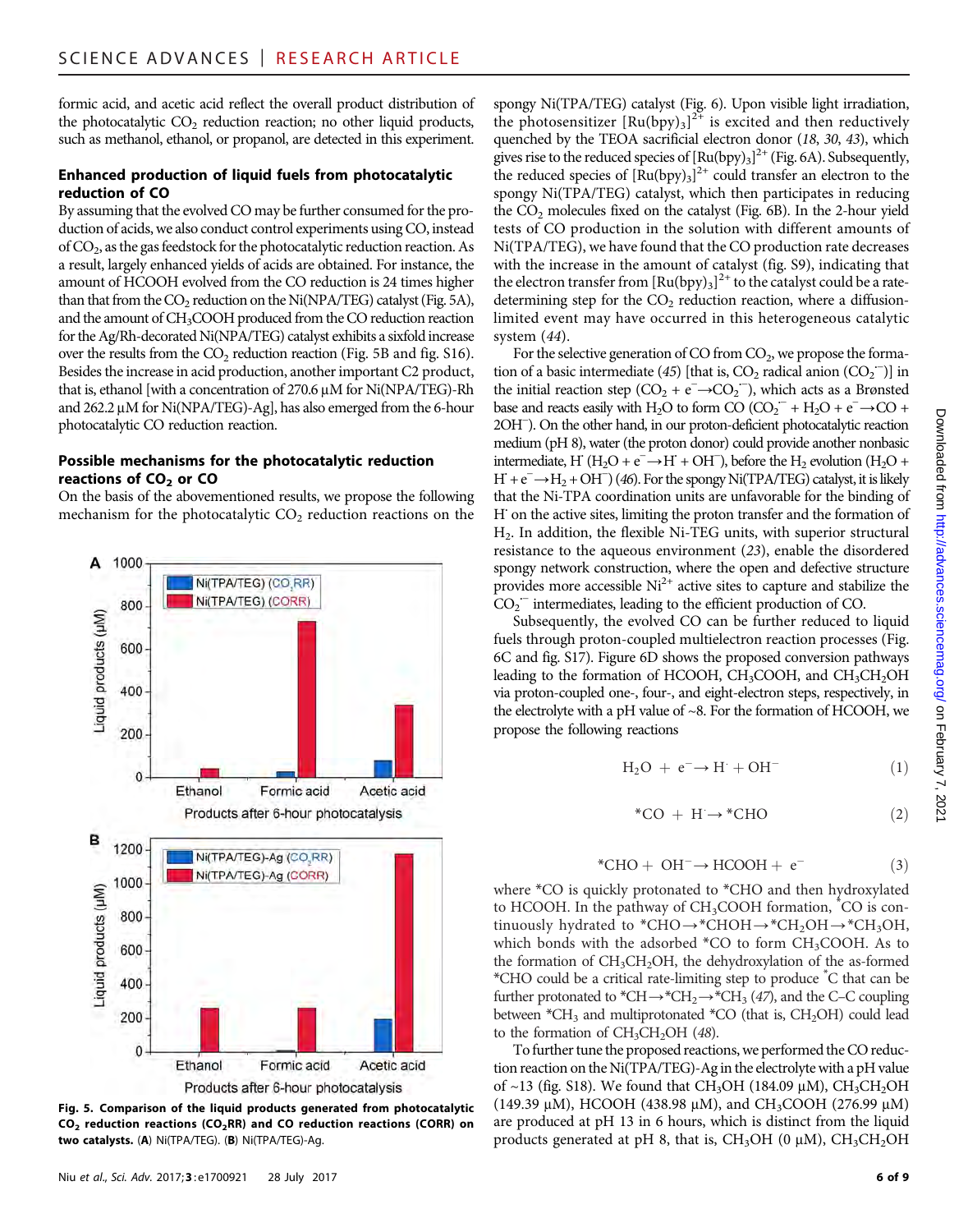

Fig. 6. Proposed mechanisms for the photocatalytic conversion of CO<sub>2</sub> to CO and of CO to other liquid products. (A) Visible light reduction of the photosensitizer [Ru(bpy)<sub>3</sub>]<sup>2+</sup>, which transfers an electron to the Ni(TPA/TEG) catalyst to convert CO<sub>2</sub> to CO (B) and to Ni(TPA/TEG)-(Ag/Rh) catalysts for the generation of HCOOH, CH<sub>3</sub>COOH, and CH<sub>3</sub>CH<sub>2</sub>OH from further reduction of CO (C). The STEM image in (C) is the Ag-decorated Ni(TPA/TEG) catalyst (the original STEM image is shown in fig. S15). (D) Possible conversion pathways leading to the formation of HCOOH, CH<sub>3</sub>COOH, and CH<sub>3</sub>CH<sub>2</sub>OH via proton-coupled one-, four-, and eight-electron steps, respectively.

 $(262.19 \,\mu M)$ , HCOOH  $(263.58 \,\mu M)$ , and CH<sub>3</sub>COOH  $(1178.04 \,\mu M)$ . At pH 13, the hydroxyl ions (OH<sup>−</sup> ) are commonly available for the hydroxylation of \*CHO, which favors the formation of HCOOH (fig. S18). On the contrary, the enhanced hydroxylation of \*CHO may suppress the kinetics of the multiprotonation of \*CO and the dehydroxylation of \*CHO (Fig. 6D), resulting in a lower amount of CH3COOH and  $CH<sub>3</sub>CH<sub>2</sub>OH$  at pH 13. The appearance of  $CH<sub>3</sub>OH$  may suggest a weak C–C coupling between  $*CH_3OH$  and  $*CO$  at pH 13 (leading to CH3COOH at pH 8), which should be considered for the future  $CO<sub>2</sub>/CO$  reduction catalyst design (49).

In summary, we have demonstrated a photochemical strategy for the design of novel nanostructured metal-organic materials, where the rigid TPA and soft TEG molecules are successfully cross-linked together with the  $Ni<sup>2+</sup>$  centers. A spongy Ni(TPA/TEG) hybrid structure with a considerably high concentration of defects has been achieved. We found that the Ni(TPA/TEG) catalyst is remarkably active for CO production (with a production rate of 15,866 µmol hour<sup>-1</sup> g<sup>-1</sup>) from the heterogeneous photocatalytic  $CO<sub>2</sub>$  reduction reaction, during which no other measurable competing gases such as  $H_2$  or  $CH_4$  are generated, thus giving a near 100% CO selectivity over other gases. When the spongy Ni-organic catalyst is enriched with Rh or Ag nanocrystals, formic acid and acetic acid can be produced selectively from the photocatalytic  $CO<sub>2</sub>$ reduction reactions. We propose to use the spongy Ni(TPA/TEG) catalyst in a "tandem catalyst" system to convert  $CO<sub>2</sub>$  into high-value liquid fuels using visible light, where the selectively  $CO_2$ -turned CO can be directly used as an intermediate gas reactant for the generation of liquid fuels, such as ethanol and acetic acid (fig. S19). More advanced metalorganic heterogeneous photocatalysts with improved  $CO<sub>2</sub>$  fixation and light-harvesting capabilities are expected to be fabricated using the photochemical strategy for efficient solar-to-fuels conversion.

#### MATERIALS AND METHODS

#### Laser-chemical synthesis of metal-organic photocatalysts

All chemicals including nickel nitrate (99.99%), cobalt nitrate (99%), copper nitrate trihydrate (99%), ethanol (99.5%), DMF, TPA, and TEG were purchased from Sigma-Aldrich and used as received. The deionized water was produced by the Milli-Q Integral water purification system. A Continuum Surelite III nanosecond pulsed laser was used as a power source, and the following were the typical parameters of operation: wavelength, 1064 nm; frequency, 10 Hz; pulse width, 7 to 8 ns; beam diameter, 0.9 cm; and 700 mJ per pulse. TEG solutions (1 ml) of 1.5 M transition metal nitrates were added into 5 ml of DMF solution of 0.5 M TPA; the mixed solutions were stirred for 30 min before laser irradiation. For the syntheses of NiCo- and NiCoCu-organic frameworks, molar ratios of Ni/Co (1:1) and Ni/Co/Cu (1:1:1) were used, respectively. Typically, 3-hour laser irradiation was required for a 6-ml mixed precursor solution to complete the reaction. For the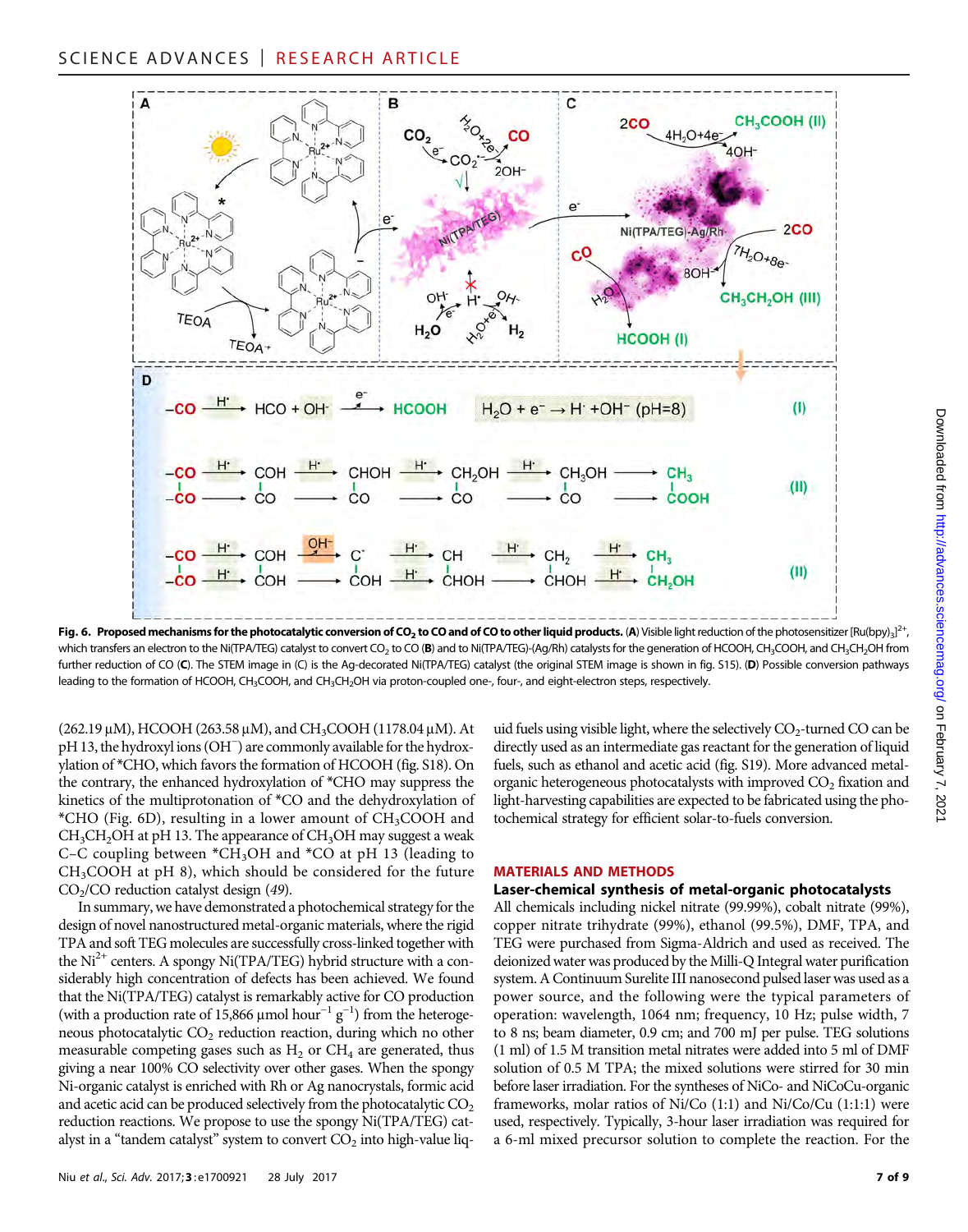syntheses by heating method, the same precursor solutions in glass vials were heated at 110°C in an oven for 48 hours. Precipitates produced after laser irradiations or heating were rinsed with acetone/ethanol, centrifuged at 9000 rpm for three times, and then dried in air at 60°C to obtain powders.

### Photocatalysis measurement of  $CO<sub>2</sub>$  reduction reactions

The visible light–driven photocatalytic  $CO<sub>2</sub>$  reduction was conducted in a closed gas circulation and evacuation system fitted with a top window Pyrex cell. A circulating cooling water system was used to maintain the reactor at around 20°C. In a typical reaction, 3 mg of catalyst (for each test), 2.5 mmol of  $Ru(bpy)_3Cl_2.6H_2O$ , and 2 ml of TEOA were added to 10 ml of acetonitrile/H<sub>2</sub>O solvent mixture (CH<sub>3</sub>CN/H<sub>2</sub>O = 8:2). The pH value of the solution was ~8, which was tuned to 13 by 1 M NaOH aqueous solution for control experiment. The light source was a 300-W Xe lamp with a long-pass cutoff filter  $(\lambda > 420 \text{ nm})$ . Before light irradiation, the reaction system was evacuated and refilled with high-purity  $CO<sub>2</sub>$ (99.995%; SOXAL) several times to remove air inside and finally filled with  $CO<sub>2</sub>$  gas to reach a pressure of 400 torr. The evolved gas was detected by online GC (Agilent 7890A) equipped with a thermal conductivity detector and a flame ionization detector (FID) at different times of the photoreaction. To evaluate catalyst reusability, 15 mg of the catalyst was applied for photocatalysis and recycled by centrifugation after a 2-hour reaction, and then mixed with 8 ml of  $CH<sub>3</sub>CN$ , 2 ml of H<sub>2</sub>O, 2 ml of TEOA, and 18 mg of  $Ru(bpy)_{3}Cl_{2}·6H_{2}O$  for the next run. The solution products in the liquid phase were analyzed separately at the end of the photoreaction. Alcohols in the liquid phase were analyzed by Agilent 7890A GC with an FID, a DB-WAX column, and helium as the carrier gas. Carboxylic acids in the liquid phase were analyzed using an Agilent 1260 high-performance liquid chromatograph (HPLC) with a PL Hi-Plex H column and variable wavelength detector (VWD) (210 nm).  $[Ru(bpy)_3]Cl_2·6H_2O$  (99.95%) and TEOA ( $\geq$ 99.0%) were obtained from Sigma-Aldrich. The acetonitrile (HPLC-grade) was obtained from Merck.

The  ${}^{13}CO_2$  isotope tracer experiment was performed under similar photocatalytic reaction conditions. The reactor containing 3 mg of the catalyst, 2.5 mmol of  $Ru(bpy)_3Cl_2·6H_2O$ , 2 ml of TEOA, and 10 ml of the CH<sub>3</sub>CN-H<sub>2</sub>O mixture solution (CH<sub>3</sub>CN/H<sub>2</sub>O = 8:2) was first evacuated to ensure air removal and then refilled with  $^{13}CO_2$  gas (99 atomic %  $^{13}C$ ; Aldrich) to reach a pressure of 400 torr. After 4 hours of irradiation, 200 µl of gas products was withdrawn using a gas-tight syringe and then injected into a GC-MS (Agilent, GC Model 6890N/MS Model 5973) with a molecular sieve 5 Å column for analysis. The carboxylic acid analysis was carried out separately by using a Thermo Finnigan LCQ MS system.

#### SUPPLEMENTARY MATERIALS

Supplementary material for this article is available at [http://advances.sciencemag.org/cgi/](http://advances.sciencemag.org/cgi/content/full/3/7/e1700921/DC1) [content/full/3/7/e1700921/DC1](http://advances.sciencemag.org/cgi/content/full/3/7/e1700921/DC1)

Materials characterizations

Three-dimensional tomographic reconstruction of the spongy Ni(TPA/TEG) network Comparison of the samples synthesized by laser-chemical route and traditional heating method

Control experiments to confirm the origin of the evolved CO fig. S1. Structure of the selected rigid TPA linkers and soft TEG linkers for the laser synthesis of

the nickel-organic photocatalyst.

fig. S2. Morphology and composition of the spongy Ni(TPA/TEG) composite.

fig. S3. Nitrogen physisorption measurements of the spongy Ni(TPA/TEG) catalyst.

fig. S4. A comparison between the measured and simulated powder XRD patterns of the crystalline Ni(TPA) framework.

fig. S5. Electron diffraction of the Ni(TPA/TEG) catalyst.

fig. S6. STEM images show the morphologies of five nickel-organic composites synthesized either by the laser-chemical approach (L) or the conventional heating method (H).

fig. S7. Comparison of the structure of Ni(TPA/TEG) and Ni(TPA) composites synthesized by both laser-chemical (L) and heating (H) methods.

fig. S8. Brunauer-Emmett-Teller surface area of five as-synthesized nickel-organic composites, including Ni(TPA/TEG) (L), Ni(TEG) (L), Ni(TPA)-DMF (L), Ni(TPA)-TEG (H), and Ni(TPA)-DMF (H). fig. S9. CO production rate on different amounts of the Ni(TPA/TEG) catalyst.

fig. S10. Powder XRD patterns of the spongy Ni(TPA/TEG) catalyst before and after 24-hour photocatalytic reactions.

fig. S11. Controlled photocatalysis experiments by applying the Ni(TPA/TEG) (L) catalyst in either  $CO<sub>2</sub>$  or He gas, and without adding catalyst in  $CO<sub>2</sub>$ .

fig. S12. Comparison of the morphology and structure of the five laser-synthesized M(TPA/TEG) (M = Ni, Co, Cu) catalysts, including Ni(TPA/TEG), NiCo(TPA/TEG), Co(TPA/TEG), NiCoCu(TPA/ TEG), and Cu(TPA/TEG).

fig. S13. Comparison of the yield of CO and H<sub>2</sub> on five laser-synthesized M(TPA/TEG) ( $M = Ni$ , Co, Cu) catalysts after a 6-hour photocatalytic  $CO<sub>2</sub>$  reduction reaction

fig. S14. Comparison of the gas products evolved from the laser-synthesized Ni(TPA/TEG) and Ni(TEG) catalysts.

fig. S15. MS of acetic acid (CH<sub>3</sub>COOH) produced from the photocatalytic reduction of CO<sub>2</sub> using the Ni(TPA/TEG)-Ag catalyst.

fig. S16. Comparison of the liquid products generated from photocatalytic CO<sub>2</sub>RR and CORR on the Ni(TPA/TEG)-Rh catalyst.

fig. S17. STEM image of the Ag-decorated Ni(TPA/TEG) catalyst.

fig. S18. Comparison of the liquid products generated from photocatalytic CO reduction reactions on the Ni(TPA/TEG)-Ag catalyst at pH 8 and 13.

fig. S19. Proposed three-cell tandem photocatalytic  $CO<sub>2</sub>$  reduction system for liquid fuels production. table S1. List of other heterogeneous catalysts used for photocatalytic  $CO<sub>2</sub>$ -to-CO conversion. movie S1. Three-dimensional reconstructed tomography of a fraction of the spongy Ni(TPA/ TEG) composite.

movie S2. Scanning nanobeam diffraction pattern series showing the [100] orientation of the spongy Ni(TPA/TEG) composite.

movie S3. Scanning nanobeam diffraction pattern series taken along the [111] orientation of the spongy Ni(TPA/TEG) composite.

References (50–55)

# REFERENCES AND NOTES

- 1. A. Cho, Energy's tricky tradeoffs. Science 329, 786–787 (2010).
- 2. S. J. Davis, K. Caldeira, H. D. Matthews, Future  $CO<sub>2</sub>$  emissions and climate change from existing energy infrastructure. Science 329, 1330–1333 (2010).
- 3. N. S. Lewis, D. G. Nocera, Powering the planet: Chemical challenges in solar energy utilization. Proc. Natl. Acad. Sci. U.S.A. 103, 15729–15735 (2006).
- 4. S. R. Loarie, P. B. Duffy, H. Hamilton, G. P. Asner, C. B. Field, D. D. Ackerly, The velocity of climate change. Nature 462, 1052–1055 (2009).
- 5. M. R. Allen, D. J. Frame, C. Huntingford, C. D. Jones, J. A. Lowe, M. Meinshausen, N. Meinshausen, Warming caused by cumulative carbon emissions towards the trillionth tonne. Nature 458, 1163–1166 (2009).
- 6. K. B. Tokarska, N. P. Gillett, A. J. Weaver, V. K. Arora, M. Eby, The climate response to five trillion tonnes of carbon. Nat. Clim. Change 6, 851-855 (2016).
- 7. R. A. Feely, C. L. Sabine, K. Lee, W. Berelson, J. Kleypas, V. J. Fabry, F. J. Millero, Impact of anthropogenic  $CO<sub>2</sub>$  on the CaCO<sub>3</sub> system in the oceans. Science **305**, 362–366 (2004).
- 8. T. Wheeler, J. von Braun, Climate change impacts on global food security. Science 341, 508–513 (2013).
- 9. M. C. Urban, Accelerating extinction risk from climate change. Science 348, 571-573 (2015).
- 10. J. S. Pal, E. A. B. Eltahir, Future temperature in southwest Asia projected to exceed a threshold for human adaptability. Nat. Clim. Change 6, 197-200 (2016).
- 11. R. James, F. Otto, H. Parker, E. Boyd, R. Cornforth, D. Mitchell, M. Allen, Characterizing loss and damage from climate change. Nat. Clim. Change 4, 938–939 (2014).
- 12. D. W. Keith, Why capture  $CO<sub>2</sub>$  from the atmosphere? Science 325, 1654-1655 (2009).
- 13. N. S. Lewis, Research opportunities to advance solar energy utilization. Science 351, aad1920 (2016).
- 14. M. Mikkelsen, M. Jorgensen, F. C. Krebs, The teraton challenge. A review of fixation and transformation of carbon dioxide. Energy Environ. Sci. 3, 43–81 (2010).
- 15. J. L. White, M. F. Baruch, J. E. Pander III, Y. Hu, I. C. Fortmeyer, J. E. Park, T. Zhang, K. Liao, J. Gu, Y. Yan, T. W. Shaw, E. Abelev, A. B. Bocarsly, Light-driven heterogeneous reduction of carbon dioxide: Photocatalysts and photoelectrodes. Chem. Rev. 115, 12888–12935 (2015).
- 16. K. Iizuka, T. Wato, Y. Miseki, K. Saito, A. Kudo, Photocatalytic reduction of carbon dioxide over Ag cocatalyst-Loaded ALa<sub>4</sub>Ti<sub>4</sub>O<sub>15</sub> (A = Ca, Sr, and Ba) using water as a reducing reagent. J. Am. Chem. Soc. 133, 20863–20868 (2011).

Downloaded from http://advances.sciencemag.org/ on February 7, 2021 Downloaded from <http://advances.sciencemag.org/> on February 7, 2021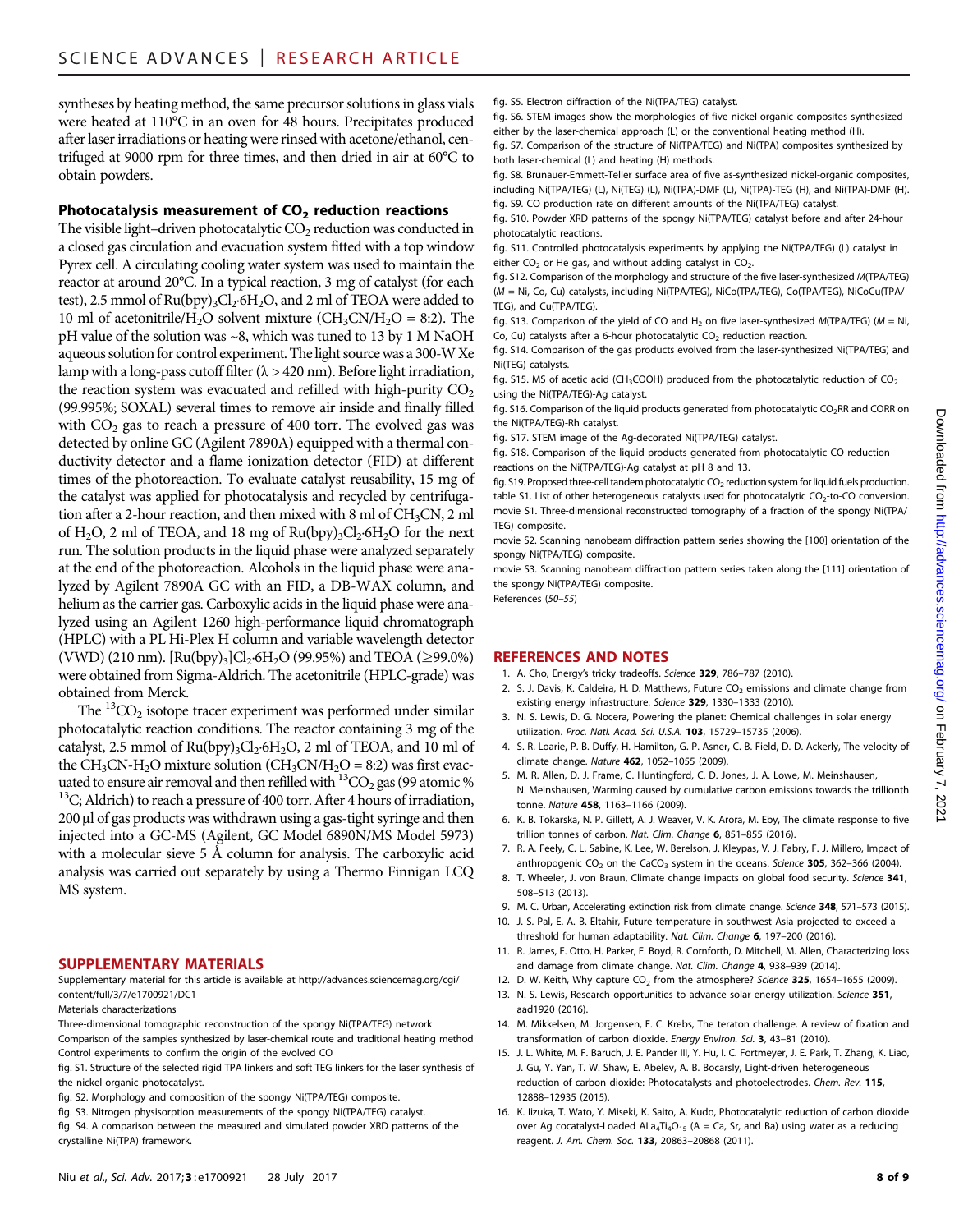- 17. S. N. Habisreutinger, L. Schmidt-Mende, J. K. Stolarczyk, Photocatalytic reduction of  $CO<sub>2</sub>$ on TiO<sub>2</sub> and other semiconductors. Angew. Chem. Int. Ed. 52, 7372-7408 (2013).
- 18. C. Gao, Q. Meng, K. Zhao, H. Yin, D. Wang, J. Guo, S. Zhao, L. Chang, M. He, Q. Li, H. Zhao, X. Huang, Y. Gao, Z. Tang,  $Co<sub>3</sub>O<sub>4</sub>$  hexagonal platelets with controllable facets enabling highly efficient visible-light photocatalytic reduction of  $CO<sub>2</sub>$ . Adv. Mater. 28, 6485-6490 (2016).
- 19. S. Wang, W. Yao, J. Lin, Z. Ding, X. Wang, Cobalt imidazolate metal–organic frameworks photosplit CO<sub>2</sub> under mild reaction conditions. Angew. Chem. Int. Ed. 53, 1034-1038 (2014).
- 20. A. Loiudice, P. Lobaccaro, E. A. Kamali, T. Thao, B. H. Huang, J. W. Ager, R. Buonsanti, Tailoring copper nanocrystals towards C2 products in electrochemical  $CO<sub>2</sub>$  reduction. Angew. Chem. Int. Ed. 55, 5789–5792 (2016).
- 21. K. P. Kuhl, E. R. Cave, D. N. Abram, T. F. Jaramillo, New insights into the electrochemical reduction of carbon dioxide on metallic copper surfaces. Energy Environ. Sci. 5, 7050–7059 (2012).
- 22. M. R. Singh, E. L. Clark, A. T. Bell, Thermodynamic and achievable efficiencies for solardriven electrochemical reduction of carbon dioxide to transportation fuels. Proc. Natl. Acad. Sci. U.S.A. 112, E6111-E6118 (2015).
- 23. K.-Y. Niu, F. Lin, S. Jung, L. Fang, D. Nordlund, C. C. L. McCrory, T.-C. Weng, P. Ercius, M. M. Doeff, H. Zheng, Tuning complex transition metal hydroxide nanostructures as active catalysts for water oxidation by a laser–chemical route. Nano Lett. 15, 2498–2503 (2015).
- 24. J. Kothandaraman, A. Goeppert, M. Czaun, G. A. Olah, G. K. S. Prakash, Conversion of  $CO<sub>2</sub>$ from air into methanol using a polyamine and a homogeneous ruthenium catalyst. J. Am. Chem. Soc. 138, 778-781 (2016).
- 25. H. Furukawa, K. E. Cordova, M. O'Keeffe, O. M. Yaghi, The chemistry and applications of metal-organic frameworks. Science 341, 1230444 (2013).
- 26. K. Sumida, D. L. Rogow, J. A. Mason, T. M. McDonald, E. D. Bloch, Z. R. Herm, T.-H. Bae, J. R. Long, Carbon dioxide capture in metal–organic frameworks. Chem. Rev. 112, 724–781 (2012).
- 27. W. Lu, Z. Wei, Z.-Y. Gu, T.-F. Liu, J. Park, J. Park, J. Tian, M. Zhang, Q. Zhang, T. Gentle III, M. Bosch, H.-C. Zhou, Tuning the structure and function of metal–organic frameworks via linker design. Chem. Soc. Rev. 43, 5561–5593 (2014).
- 28. C. G. Carson, K. Hardcastle, J. Schwartz, X. Liu, C. Hoffmann, R. A. Gerhardt, R. Tannenbaum, Synthesis and structure characterization of copper terephthalate metal–organic frameworks. Eur. J. Inorg. Chem. 2009, 2338–2343 (2009).
- 29. Y. Tomita, S. Teruya, O. Koga, Y. Hori, Electrochemical reduction of carbon dioxide at a platinum electrode in acetonitrile‐water mixtures. J. Electrochem. Soc. 147, 4164–4167 (2000).
- 30. M. Kirch, J.-M. Lehn, J.-P. Sauvage, Hydrogen generation by visible light irradiation of aqueous solutions of metal complexes. An approach to the photochemical conversion and storage of solar energy. Helv. Chim. Acta 62, 1345-1384 (1979).
- 31. T. W. Woolerton, S. Sheard, E. Pierce, S. W. Ragsdale, F. A. Armstrong, CO<sub>2</sub> photoreduction at enzyme-modified metal oxide nanoparticles. Energy Environ. Sci. 4, 2393-2399 (2011).
- 32. H. Takeda, K. Ohashi, A. Sekine, O. Ishitani, Photocatalytic  $CO<sub>2</sub>$  reduction using Cu(I) photosensitizers with a Fe(II) catalyst. J. Am. Chem. Soc. 138, 4354–4357(2016).
- 33. S. Sato, T. Morikawa, S. Saeki, T. Kajino, T. Motohiro, Visible-light-induced selective CO<sub>2</sub> reduction utilizing a ruthenium complex electrocatalyst linked to a p-Type nitrogendoped Ta<sub>2</sub>O<sub>5</sub> semiconductor. Angew. Chem. Int. Ed. 49, 5101-5105 (2010).
- 34. R. Kuriki, H. Matsunaga, T. Nakashima, K. Wada, A. Yamakata, O. Ishitani, K. Maeda, Natureinspired, highly durable  $CO<sub>2</sub>$  reduction system consisting of a binuclear ruthenium(II) complex and an organic semiconductor using visible light. J. Am. Chem. Soc. 138, 5159–5170 (2016).
- 35. U. Maitra, B. S. Naidu, A. Govindaraj, C. N. R. Rao, Importance of trivalency and the  $e^1_g$ configuration in the photocatalytic oxidation of water by Mn and Co oxides. Proc. Natl. Acad. Sci. U.S.A. 110. 11704-11707 (2013).
- 36. J. Luo, J.-H. Im, M. T. Mayer, M. Schreier, M. K. Nazeeruddin, N.-G. Park, S. D. Tilley, H. J. Fan, M. Grätzel, Water photolysis at 12.3% efficiency via perovskite photovoltaics and earth-abundant catalysts. Science 345, 1593–1596 (2014).
- 37. M. W. Kanan, D. G. Nocera, In situ formation of an oxygen-evolving catalyst in neutral water containing phosphate and  $Co^{2+}$ . Science 321, 1072-1075 (2008).
- 38. X. Xie, Y. Li, Z.-Q. Liu, M. Haruta, W. Shen, Low-temperature oxidation of CO catalysed by  $Co<sub>3</sub>O<sub>4</sub>$  nanorods. Nature 458, 746-749 (2009).
- 39. S. Lin, C. S. Diercks, Y.-B. Zhang, N. Kornienko, E. M. Nichols, Y. Zhao, A. R. Paris, D. Kim, P. Yang, O. M. Yaghi, C. J. Chang, Covalent organic frameworks comprising cobalt porphyrins for catalytic  $CO<sub>2</sub>$  reduction in water. Science 349, 1208-1213 (2015).
- 40. C. W. Li, M. W. Kanan,  $CO<sub>2</sub>$  reduction at low overpotential on Cu electrodes resulting from the reduction of thick  $Cu<sub>2</sub>O$  films. J. Am. Chem. Soc. 134, 7231-7234 (2012).
- 41. R. Kortlever, I. Peters, S. Koper, M. T. M. Koper, Electrochemical CO<sub>2</sub> reduction to formic Acid at low overpotential and with high faradaic efficiency on carbon-supported bimetallic Pd–Pt nanoparticles. ACS Catal. 5, 3916–3923 (2015).
- 42. K. P. Kuhl, T. Hatsukade, E. R. Cave, D. N. Abram, J. Kibsgaard, T. F. Jaramillo, Electrocatalytic conversion of carbon dioxide to methane and methanol on transition metal surfaces. J. Am. Chem. Soc. 136, 14107–14113 (2014).
- 43. F. Gärtner, B. Sundararaju, A.-E. Surkus, A. Boddien, B. Loges, H. Junge, P. H. Dixneuf, M. Beller, Light-driven hydrogen generation: Efficient iron-based water reduction catalysts. Angew. Chem. Int. Ed. 48, 9962–9965 (2009).
- 44. T. Maschmeyer, M. Che, Catalytic aspects of light-induced hydrogen generation in water with  $TiO<sub>2</sub>$  and other photocatalysts: A simple and practical way towards a normalization? Angew. Chem. Int. Ed. 49, 1536–1539 (2010).
- 45. J. Shen, R. Kortlever, R. Kas, Y. Y. Birdja, O. Diaz-Morales, Y. Kwon, I. Ledezma-Yanez, K. J. P. Schouten, G. Mul, M. T. M. Koper, Electrocatalytic reduction of carbon dioxide to carbon monoxide and methane at an immobilized cobalt protoporphyrin. Nat. Commun. 6, 8177 (2015).
- 46. A. Wuttig, M. Yaguchi, K. Motobayashi, M. Osawa, Y. Surendranath, Inhibited proton transfer enhances Au-catalyzed CO<sub>2</sub>-to-fuels selectivity. Proc. Natl. Acad. Sci. U.S.A. 113, E4585–E4593 (2016).
- 47. T. Cheng, H. Xiao, W. A. Goddard III, Full atomistic reaction mechanism with kinetics for CO reduction on Cu(100) from ab initio molecular dynamics free-energy calculations at 298 K. Proc. Natl. Acad. Sci. U.S.A. 114, 1795–1800 (2017).
- 48. C. W. Li, J. Ciston, M. W. Kanan, Electroreduction of carbon monoxide to liquid fuel on oxide-derived nanocrystalline copper. Nature 508, 504-507 (2014).
- 49. R. E. London, T. E. Walker, V. H. Kollman, N. A. Matwiyoff, Studies of the pH dependence of <sup>13</sup>C shifts and carbon-carbon coupling constants of [U-13]aspartic and  $\alpha$ -glutamic acids. J. Am. Chem. Soc. 100, 3723–3729 (1978).
- 50. H. Jiang, Y. Cheng, L. Yuan, A Langmuir-like desorption model for reflecting the inhomogeneous pore structure of coal and its experimental verification. RSC Adv. 5, 2434–2440 (2015).
- 51. S. Wang, X. Wang, Photocatalytic  $CO<sub>2</sub>$  reduction by CdS promoted with a zeolitic imidazolate framework. Appl. Catal. B 162, 494-500 (2015).
- 52. S. Wang, Z. Ding, X. Wang, A stable ZnCo<sub>2</sub>O<sub>4</sub> cocatalyst for photocatalytic CO<sub>2</sub> reduction. Chem. Commun. 51, 1517–1519 (2015).
- 53. S. Wang, Y. Hou, X. Wang, Development of a stable MnCo<sub>2</sub>O<sub>4</sub> cocatalyst for photocatalytic CO<sub>2</sub> reduction with visible light. ACS Appl. Mater. Interfaces 7, 4327-4335 (2015).
- 54. R. Kuriki, K. Sekizawa, O. Ishitani, K. Maeda, Visible-light-driven CO<sub>2</sub> reduction with carbon nitride: Enhancing the activity of ruthenium catalysts. Angew. Chem. Int. Ed. 54, 2406–2409 (2015).
- 55. H. Takeda, H. Koizumi, K. Okamoto, O. Ishitani, Photocatalytic  $CO<sub>2</sub>$  reduction using a Mn complex as a catalyst. Chem. Commun. 50, 1491–1493 (2014).

Acknowledgments: We acknowledge C. Gammer for developing the Foundry users' code for electron scanning diffraction experiments and analysis and Y. Liu at Lawrence Berkeley National Laboratory (LBNL) for help with FTIR spectroscopy measurements. Funding: We used TEM facilities in the Molecular Foundry at LBNL, which was supported by the U.S. Department of Energy (DOE), Office of Science, Office of Basic Energy Sciences, under contract #DE-AC02-05CH11231. Electron tomography studies used resources of the Center for Functional Nanomaterials, which is a DOE Office of Science facility, at Brookhaven National Laboratory under contract no. DE-SC0012704. This work was also supported by the Assistant Secretary for Energy Efficiency and Renewable Energy, Office of Vehicle Technologies of the DOE, under contract no. DE-AC02-05CH11231. All materials synthesis was carried out at LBNL and was supported by the DOE, Office of Science, Office of Basic Energy Sciences Materials Sciences and Engineering Division, under contract no. DE-AC02-05-CH11231 within the Early Career program MSE08 (to H.Z.). Y.X. and R.X. acknowledge financial support from Nanyang Technological University. K.N. and Y.L. were partially supported by the SinBeRise program of BEARS (Berkeley Education Alliance for Research in Singapore) at University of California, Berkeley. **Author contributions:** K.N. designed and performed the experiments, analyzed the experimental data, and wrote the manuscript. Y.X. and R.X. performed the photocatalysis experiments. H.W. performed the laser-chemical synthesis. H.L.X. performed the three-dimensional tomographic reconstruction. R.Y., F.L., C.T., Y.L., and K.C.B. helped on materials structure analyses. M.M.D., J.A., and M.T.M.K. contributed to the manuscript writing and catalytic mechanism discussions. All work was carried out under the supervision of H.Z. Competing interests: The authors declare that they have no competing interests. Data and materials availability: All data needed to evaluate the conclusions in the paper are present in the paper and/or the Supplementary Materials. Additional data related to this paper may be requested from the authors.

Submitted 24 March 2017 Accepted 27 June 2017 Published 28 July 2017 10.1126/sciadv.1700921

Citation: K. Niu, Y. Xu, H. Wang, R. Ye, H. L. Xin, F. Lin, C. Tian, Y. Lum, K. C. Bustillo, M. M. Doeff, M. T. M. Koper, J. Ager, R. Xu, H. Zheng, A spongy nickel-organic  $CO<sub>2</sub>$  reduction photocatalyst for nearly 100% selective CO production. Sci. Adv. 3, e1700921 (2017).